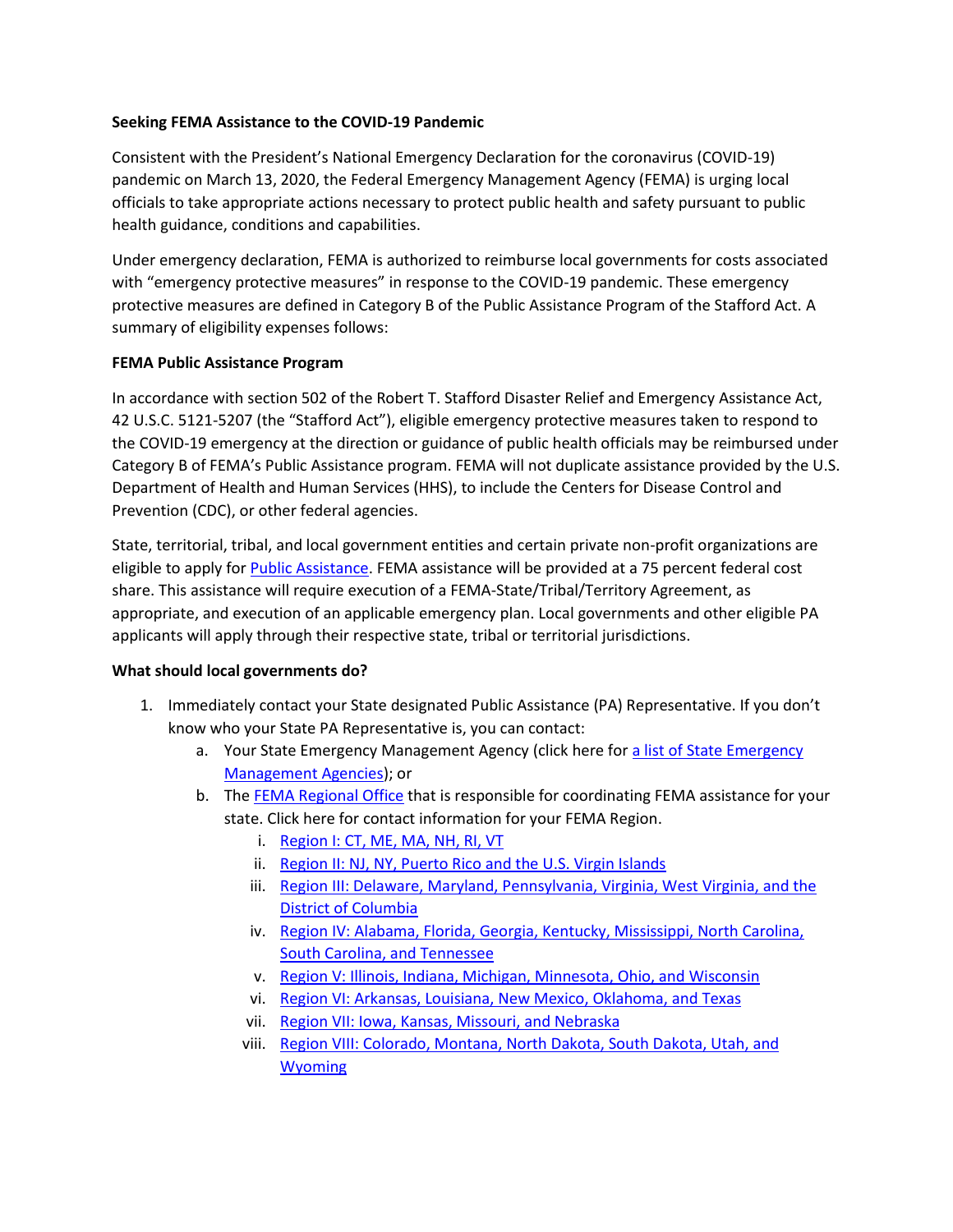- ix. [Region IX: Arizona, California, Hawaii, Nevada, American Samoa, Guam, the](https://www.fema.gov/fema-region-ix-arizona-california-hawaii-nevada-pacific-islands)  [Commonwealth of the Northern Mariana Islands, the Republic](https://www.fema.gov/fema-region-ix-arizona-california-hawaii-nevada-pacific-islands) of the Marshall [Islands, and the Federated States of Micronesia](https://www.fema.gov/fema-region-ix-arizona-california-hawaii-nevada-pacific-islands)
- x. [Region X: Alaska, Idaho, Oregon, and Washington](https://www.fema.gov/region-x-ak-id-or-wa)
- 2. Work with the State PA Representative and the FEMA Public Assistance Coordinator (PAC) Crew Leader who will be assigned to you to determine if facilities, work, and costs meet Public Assistance Program eligibility criteria under the Presidential National Emergency Declaration.
- 3. Work with the FEMA PAC to help guide you through the steps to obtaining funding.
- 4. The FEMA PAC Crew Leader will advise you on eligibility issues, obtain specialists to assist with projects, and approve certain project costs.

# **Eligible Assistance**

Under the COVID-19 Emergency Declaration described above, FEMA may provide assistance for emergency protective measures including, but not limited to, the following, if not funded by the HHS, CDC or other federal agency. While some activities listed may be eligible for funding through HHS or CDC, final reimbursement determinations will be coordinated by HHS and FEMA. FEMA will not duplicate any assistance provided by HHS or CDC:

- Management, control and reduction of immediate threats to public health and safety:
	- o Emergency Operation Center costs.
	- o Training specific to the declared event.
	- o Disinfection of eligible public facilities.
	- $\circ$  Technical assistance to state, tribal, territorial or local governments on emergency management and control of immediate threats to public health and safety
- Emergency medical care:
	- o Non‐deferrable medical treatment of infected persons in a shelter or temporary medical facility.
	- o Related medical facility services and supplies.
	- $\circ$  Temporary medical facilities and/or enhanced medical/hospital capacity (for treatment when existing facilities are reasonably forecasted to become overloaded in the near term and cannot accommodate the patient load or to quarantine potentially infected persons).
	- o Use of specialized medical equipment.
	- o Medical waste disposal.
	- o Emergency medical transport.
- Medical sheltering (e.g. when existing facilities are reasonably forecasted to become overloaded in the near future and cannot accommodate needs)
	- $\circ$  All sheltering must be conducted in accordance with standards or guidance approved by HHS/CDC and must be implemented in a manner that incorporates social distancing measures.
	- o Non‐congregate medical sheltering is subject to prior approval by FEMA and is limited to that which is reasonable and necessary to address the public health needs of the event, is pursuant to the direction of appropriate public health officials and does not extend beyond the duration of the Public Health Emergency.